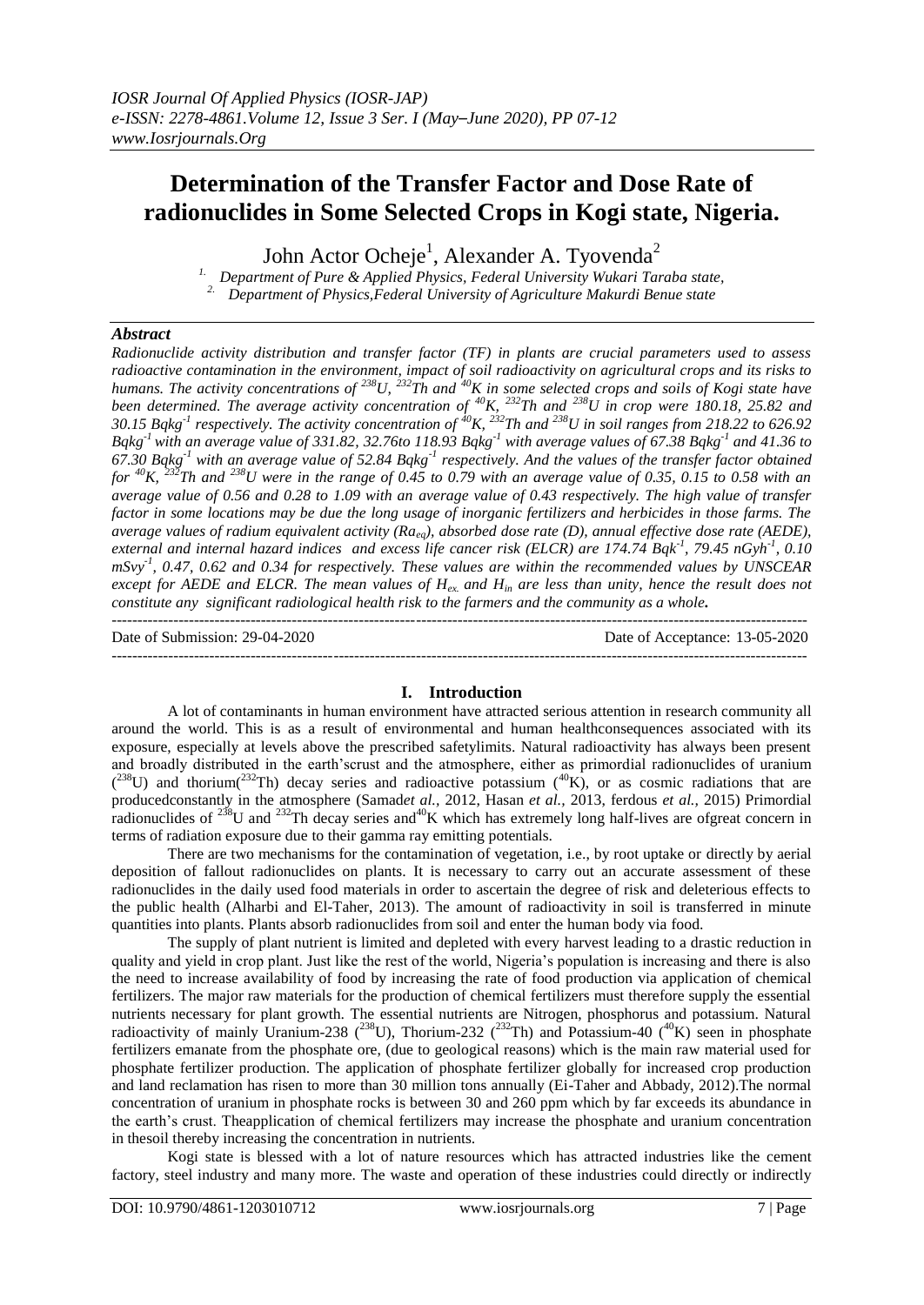contaminate the soil and crop of the area. And due to long usage of land for agricultural purposes, the land is gradually losing its yielding ability, hence most farmers has now resort to the use of inorganic fertilizers and agrochemical to get high yield. This could also have some harmful effect in the long run if not checked.

The aim of this study is to determine the soil to crop transfer factor (TF) in Kogi state where annually food are produced in large commercial quantity for human consumption, in order to assess the impact of soil radioactivity on agricultural crops and the health implication on human.

# Study area

#### **II. Material And Methods**

Kogi is a state in the north-central zone of Nigeria with a total area of over  $29,833 \text{km}^2$ . The state has a population of 4,473,500 (National population census 2011). Agriculture is the mainstay of the economy. There are many farm produce from the state notably coffee, cocoa, palm oil, cashews, groundnuts, maize, cassava, yam, rice and melon.

The State is also rich in mineral resources. Mineral resources include coal, limestone, iron, petroleum and tin. The state is home to the largest iron and steel industry in Nigeria known as Ajaokuta Steel Company Limited and one of the largest cement factories in Africa, the Obajana Cement Factory. Figure 1 shows the map of Kogi state and sample location points.



Figure 1: Map of Kogi state showing sample locations

#### **Sample collection**

In order to ensure good representative sampling, the entire state was divided into five zones, representing five local government areas, which will be A, B, C, D and E of the sampling sites. Samples of soils were collected from both urban and rural areas across the zones. Eight samples each of soils were collected from each of the zones. At each study location, soils samples were collected from different points in the area .And about one kilogram (1kg) of each sample from each point was collected and placed in a sample bag, labeled and taken to the radiation laboratory sample processing room for subsequent preparation and investigation.

#### **Sample Preparation**

Each soil sample was dried under the laboratory condition until constant weight was achieved. The dried samples were then pulverized and homogenized using a motorized grinder and allowed to pass through a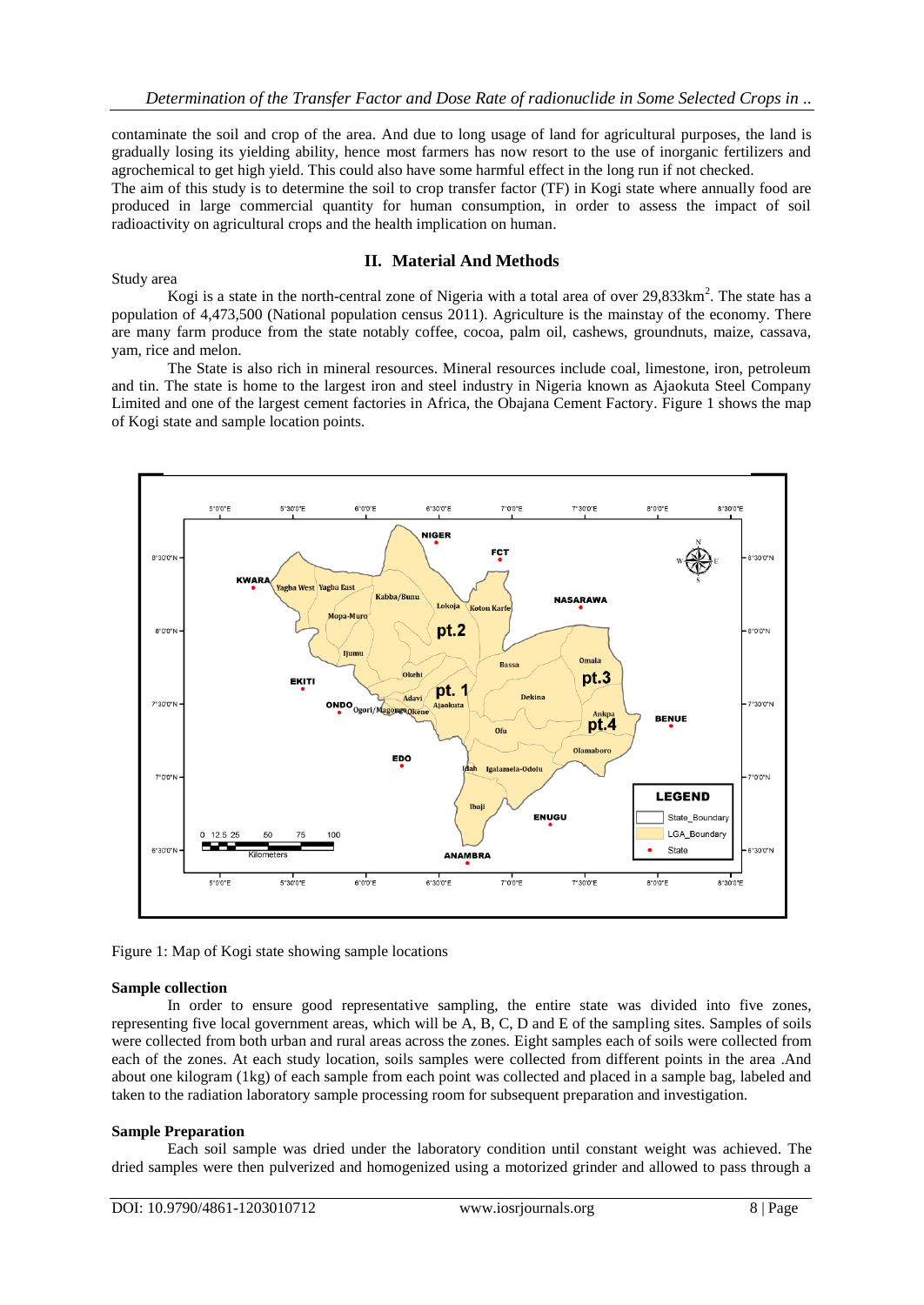sieve of 200 $\mu$ m mesh size. The homogenized soil samples was dried in a temperature controlled oven at  $105^{\circ}$ C for about 24 hours in order to eliminate organic matter content of the soil samples. The samples were then packed and sealed in cylindrical plastic containers to prevent the escape of radiogenic gases such as radon. The weights of the sealed samples were recorded using an electronics weighing balance. In order to achieve radioactive secular equilibrium between parent radionuclides and their respective daughters, the sealed containers were stored for a period of 4 weeks.

## **Radioactivity measurement**

Each sample was placed directly on the HpGe detector and counted for 10 hours. The counting system exhibit high detection efficiency since the number of pulse under a photo peak is proportional to the intensity of the radiation reaching the detector volume. The net area or count under the corresponding peaks in the energy spectrum was computed by subtracting counts due to Compton scattering of higher peaks and other background sources from the peaks from the net area. The background counts in the detector assembly were determined using an empty container sealed under identical measurement conditions and having the same geometry as the container used for the sample measurement. This was determined prior to the measurement of the samples. The procedure was important because of the existence of natural radionuclides in building materials, cosmic rays entering the atmosphere and contribution from other radioactive sources which might be present in the laboratory.

**Evaluation of Radiological Parameters:** The absorbed dose rate in air at 1m above the ground surface were calculated based on the recommendation given by United Nations Scientific Committee on the Effects of Atomic Radiation (UNSCEAR, 2000). This quantity was used to measure the radiation exposure to human body in order to evaluate the amount of radiological hazards to humans due to the concentrations of  $^{226}Ra$ ,  $^{232}Th$  and <sup>40</sup>K in soil. The absorbed dose rate at 1m above the ground (in nGyh<sup>-1</sup>) was calculated using the expression ( Maphoto, 2004)

 $D (nGyh^{-1}) = 0.462A_{Ra} + 0.604A_{Th} + 0.0417A_k$  (1) Where;  $A_{Ra}$ ,  $A_{Th}$  and  $A_K$  are the activity concentrations of <sup>226</sup>Ra, <sup>232</sup>Th and <sup>40</sup>K, respectively.

## **The annual effective dose**

In order to determine the radiological impact of the results obtained, the annual effective dose was determined for an individual exposed at the calculated dose rate. This was evaluated by converting the total absorbed dose in nGyh<sup>-1</sup> and multiplies by occupancy factor OF, of one year expressed in seconds. Thus;

 $E = DR X OF X CF$  (2)

where; E is the annual effective dose, CF is the conversion factor for absorbed dose in air to external effective dose in adults and is given as 0.7 Sv/Gy, DR is the calculated absorbed dose rate at 1m above the ground and OF is the occupancy factor, which has the value 0.2 (assuming that individuals spend 20% of their time  $out doors) \times number of hours per annum.$ 

# **Radium equivalent activity**

The radium equivalent activity is a single quantity that is used to account for the radiation doses accruing from <sup>226</sup>Ra, <sup>232</sup>Th and <sup>40</sup>K. It is one of the mostly used hazard indices in radiation protection assessment (Abd El-Hadi et al., 2012). From the expression in equation 3, it has been assumed that  $4810 B qKg^{-1}$  is for  $^{40}K$ , 259 Bqkg<sup>-1</sup> for <sup>232</sup>Th and 370 Bqkg<sup>-1</sup> for <sup>226</sup>Ra.<sup>238</sup>U and <sup>226</sup>Ra produce the same gamma dose; hence the assumed activity value is used for  $^{226}$ Ra and  $^{238}$ U interchangeably. Radium equivalent activity was calculated from the relation(Beretka and Mathew, 1985) :

$$
Ra_{eq} = 0.077A_k + A_{Ra} + 1.43A_{Th}
$$
 (3)

where, A<sub>Ra</sub> is the activity concentration of <sup>226</sup>Ra in Bq kg<sup>-1</sup>, A<sub>Th</sub> is the activity concentration of <sup>232</sup>Th in Bq kg<sup>-1</sup> and  $A_K$  is the activity concentration of <sup>40</sup>K in Bq kg<sup>-1</sup>. Internal radiation hazard index (H<sub>in</sub>) The internal radiation hazard index  $(H_{in})$  was used to reduce the maximum permissible concentration of <sup>226</sup>Ra to half the values appropriate for the external exposure alone. The radionuclide radon-222 which is a progeny of  $^{226}$ Ra poses threats to the respiratory organs, when accumulated in large quantity in the indoor air. For the safe use of a material in the construction of dwellings, the maximum value of the internal hazard index should be less or equal to unity. The internal exposure to  $222$ Rn and its radioactive daughters can be controlled by the internal hazard indices. The internal hazard index was calculated using the expression:

$$
H_{int} = \frac{A_k}{4810} + \frac{A_u}{185} + \frac{A_{Th}}{259} \le 1
$$
\n(4a)

 $A_{\text{Ra}}$ ,  $A_u$  and  $A_K$  are the specific activity concentrations of <sup>226</sup>Ra, <sup>232</sup>Th and <sup>40</sup>K in Bqkg<sup>-1</sup>, respectively. The external hazard index due to gamma radiation was calculated using the equation;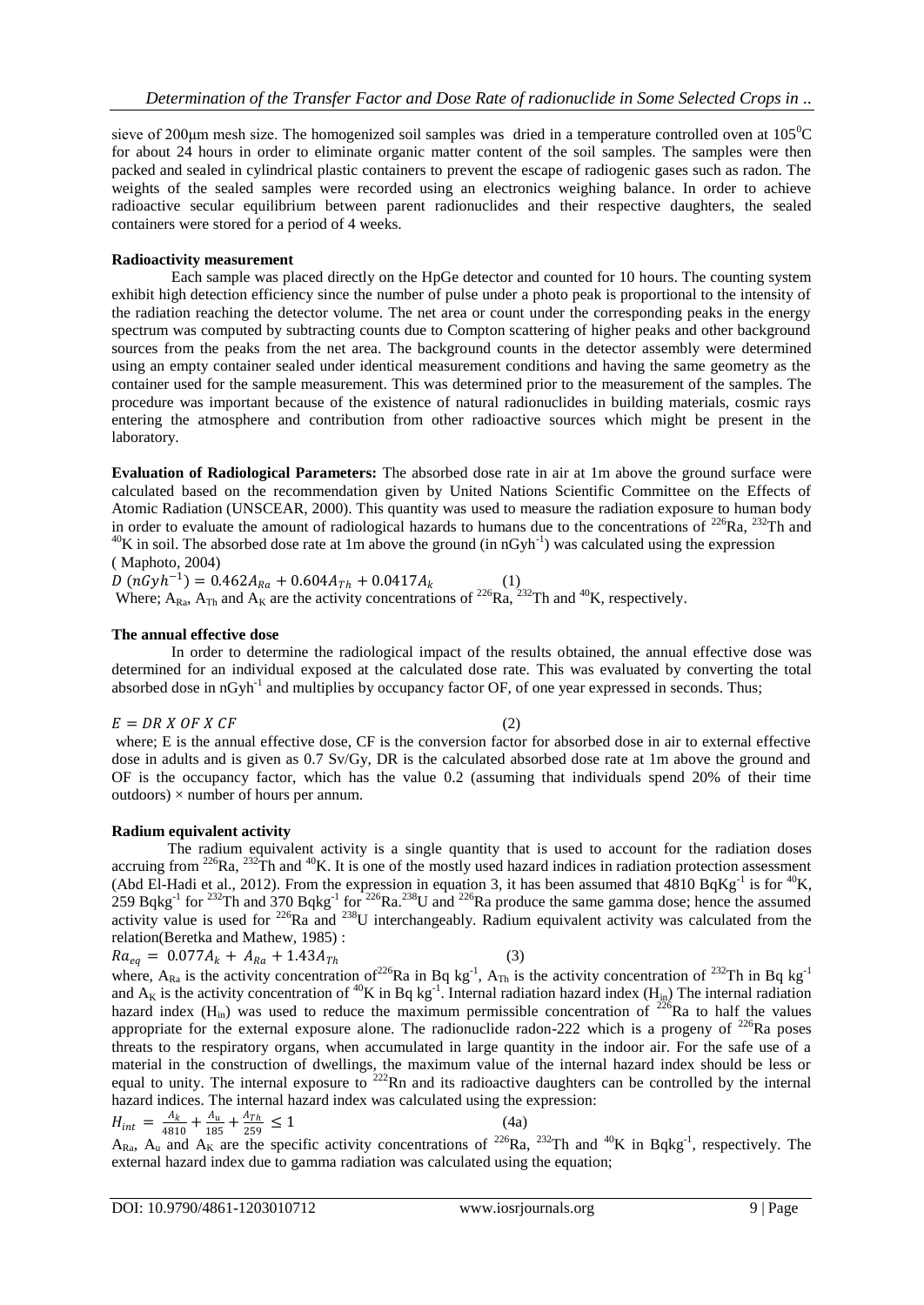$H_{ext.} = \frac{A_k}{481}$  $\frac{A_k}{4810} + \frac{A_u}{185}$  $\frac{A_u}{185} + \frac{A_{Th}}{259}$  $rac{A_{Th}}{259} \le 1$  (4b) Where;  $A_{\text{Ra}}$ ,  $A_{\text{Th}}$  and  $A_{\text{K}}$  are the specific activity concentrations of <sup>226</sup>Ra, <sup>232</sup>Th and <sup>40</sup>K respectively. The external hazard index was gotten from the expression of the radium equivalent through the supposition that its maximum permissible value corresponds to the upper limit of  $Ra_{eq}$  (370Bq/kg), therefore the external dose rate does not exceed 1.5 mGy/y. In order to limit the external gamma dose of materials to 1.5 mGy/y for the radiation hazard to be negligible or insignificant, the external hazard index must be in conformity with the criterion of  $H_{ext} = \leq 1$ .

#### **Transfer factor**

Radionuclide uptake by plants from contaminated soil represents a key step of radionuclide input into human food chain; this phenomenon is described by soil-plant transfer factor that is defined as the ratio between plant specific activity and soil specific activity. Plants are theprimary recipients of radioactive contamination to the food chain following atmospheric releases ofradionuclides. The transfer factor (TF) is a value used in evaluation studies on impact of routine or accidental releases of radionuclide into the environment. The soil toplant transfer factor is regarded as one of the mostimportant parameters in environmental safetyassessment needed for nuclear facilities. Thisparameter is necessary for environmental transfermodels which are useful in prediction of theradionuclide concentrations in agriculture crops forestimating dose intake by man (Abdulaziz and El-Taher, 2013).

The soil-to-plant (TF), which is the ratios of specific activities in plant to soil were calculated according to the equation 5 (Harb et al., 2014):

$$
TF = \frac{C_p}{C_s}
$$

(5)

where  $A_P$  is the activity concentration of radionuclides in plant(Bqkg<sup>-1</sup>dryweight) and  $A_s$  is the activity concentration of radionuclides insoil (Bqkg<sup>-1</sup>dry weight).

# **III. Results**

The result of the analysis and evaluations carried out on samples are as tabulated below;

| <b>THOICE:</b> THOIGH GOILING CONCENTRATIONS OF HUMOHUCSINGS IN SON SUMPLY IN 11951 SURV |                      |                       |                             |  |
|------------------------------------------------------------------------------------------|----------------------|-----------------------|-----------------------------|--|
| LGA                                                                                      | $^{238}U(BqKg^{-1})$ | $^{232}Th(BqKg^{-1})$ | $40$ K(BqKg <sup>-1</sup> ) |  |
| Ajoakuta                                                                                 | 41.3600              | 37.6733               | 626.9225                    |  |
| Lokoja                                                                                   | 61.2967              | 118.9333              | 218.2225                    |  |
| Omala                                                                                    | 67.2950              | 80.1500               | 227.5975                    |  |
| Ankpa                                                                                    | 41.4250              | 32.7550               | 254.5200                    |  |
| Mean                                                                                     | 52.8442              | 67.3780               | 331.8156                    |  |

**Table1:** Average activity concentrations of radionuclides in soil sample in Kogi state

| <b>Table 2:</b> Average activity concentration of radionuclides in crop sample in Kogi state |  |
|----------------------------------------------------------------------------------------------|--|
|                                                                                              |  |

| LGA      | $^{238}U(BqKg^{-1})$ | $^{232}Th(BqKg^{-1})$ | $^{40}$ K(BqKg <sup>-1</sup> ) |
|----------|----------------------|-----------------------|--------------------------------|
| Aioakuta | 16.905               | 20.9067               | 280.48                         |
| Lokoja   | 66.82                | 17.46                 | 170.165                        |
| Omala    | 18.945               | 46.735                | 180.215                        |
| Ankpa    | 17.92                | 18.19                 | 89.8775                        |
| Mean     | 30.1475              | 25.8230               | 180.1844                       |

| Table 3 : Average Transfer factor of radionuclides from soil to crops in Kogi state |  |
|-------------------------------------------------------------------------------------|--|
|                                                                                     |  |

| <b>LGA</b> | TF(U)    | TF(Th)   | TF(K)    |
|------------|----------|----------|----------|
| Aiaokuta   | 0.408728 | 0.554946 | 0.447392 |
| Lokoia     | .090108  | 0.146805 | 0.779778 |
| Omala      | 0.281522 | 0.583094 | 0.791814 |
| Ankpa      | 0.432589 | 0.555335 | 0.353125 |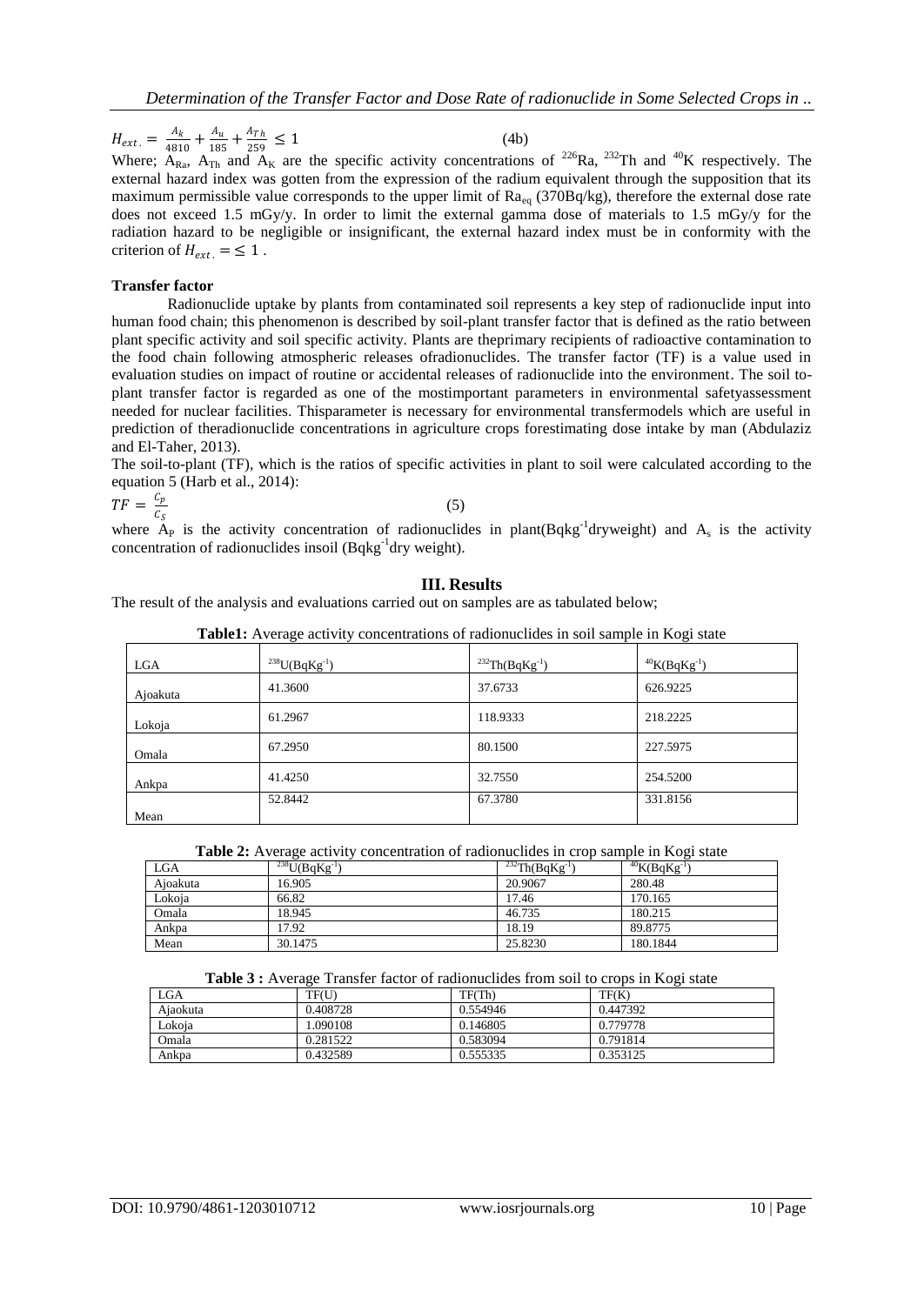

Figure 2: graph of average transfer factor from soil to crops in Kogi state

|           | Absorbed    | Annual effective |                  |           |            |                     |
|-----------|-------------|------------------|------------------|-----------|------------|---------------------|
| Locations | dose(nGy/h) | dose Rate (mSv)  | $Ra_{eq}(Bq/kg)$ | $H_{ext}$ | $H_{int.}$ | ELTCR $(x 10^{-3})$ |
| Ajaokuta  | 68.94606533 | 0.084603717      | 143.5059         | 0.3876    | 0.4994     | 0.296113009         |
| Lokoja    | 109.5820053 | 0.134468079      | 248.1745         | 0.6702    | 0.8359     | 0.470638276         |
| Omala     | 89.333102   | 0.109620649      | 199.4345         | 0.5387    | 0.7205     | 0.383672273         |
| Ankpa     | 49.917634   | 0.061253929      | 107.8627         | 0.2913    | 0.4033     | 0.21438875          |
| mean      | 79.44470167 | 0.097486593      | 174.7444         | 0.47195   | 0.614775   | 0.341203077         |

| Table 5 : Physcio-chemical properties of agricultural soils in Kogi state |  |
|---------------------------------------------------------------------------|--|
|---------------------------------------------------------------------------|--|

| Sample locations | $Clav(\%)$ | $Silt(\%)$ | $Sand(\% )$ | pH level    | Organic matter $(\%)$ |
|------------------|------------|------------|-------------|-------------|-----------------------|
|                  |            |            |             |             |                       |
| Ajaokuta         | $10 - 15$  | $20 - 35$  | 75 - 85     | $5.6 - 6.2$ | $0.56 - 1.02$         |
| Lokoja           | $10 - 18$  | $22 - 34$  | $60 - 76$   | $4.6 - 6.2$ | $0.64 - 1.64$         |
| Omala            | $20 - 24$  | $10 - 20$  | $60 - 68$   | $5.8 - 6.1$ | $0.84 - 1.78$         |
| Ankpa            | $10 - 20$  | $26 - 40$  | $55 - 65$   | $4.8 - 6.9$ | $0.86 - 1.86$         |

# **IV. Discussion**

# **Activity concentration in soil**

The activity concentration of radionuclides result shows that the activity concentration of  ${}^{40}$ K ranges from 227.60to 629.92 BqKg<sup>-1</sup> with an average value of 331.82 BqKg<sup>-1</sup>, the value is within the world average of 400 BqKg<sup>-1</sup>, the values for <sup>232</sup>Th ranges from 32.75 to 118.9 BqKg<sup>-1</sup> with an average value of 67.37 BqKg<sup>-1</sup> which is two times above the world average of 30  $BqKg^{-1}$  and the activity concentration value for <sup>238</sup>U in the area ranges from 41.36 to 67.30  $BqKg^{-1}$  with an average value of 52.84  $BqKg^{-1}$ , this also is above the world average value of 35 BqKg<sup>-1</sup>. The high value of <sup>232</sup>Th and <sup>238</sup>U recorded in some the areas could be as a result of the mineral deposit and the use of organic fertilizer and herbicides for agricultural purposes. If the trend is not monitored, it could leads to radiological hazards.

# **The radiological health risk**

The radiological health risk parameters calculated from activity concentration ofradionuclides in the soil are presented in Table 4. The average values of radium equivalent activity  $(Ra_{eq})$ , absorbed dose rate (D), annual effective dose rate (AEDE), external and internal hazard index and excess life cancer risk (ELCR) are 174.74 Bqk<sup>-1</sup>, 79.45 nGyh<sup>-1</sup>, 0.10 mSvy<sup>-1</sup>, 0.47, 0.62 and 0.34 for respectively. These values are within the corresponding permissible values except for (AEDE) and ELCR that their values are above the recommended values as published by (UNSCEAR, 2000). The recommended value for Radium equivalent is 370Bqk<sup>-1</sup>, for absorbed dose is 55nGyh<sup>-1</sup>, for (AEDE) is 1.0 mSvy<sup>-1</sup>, and for ELCR is 0.29 x 10<sup>-3</sup> respectively. The mean values of Hex. and Hin are less than unity, hence does not constitute any significant radiological health risk.